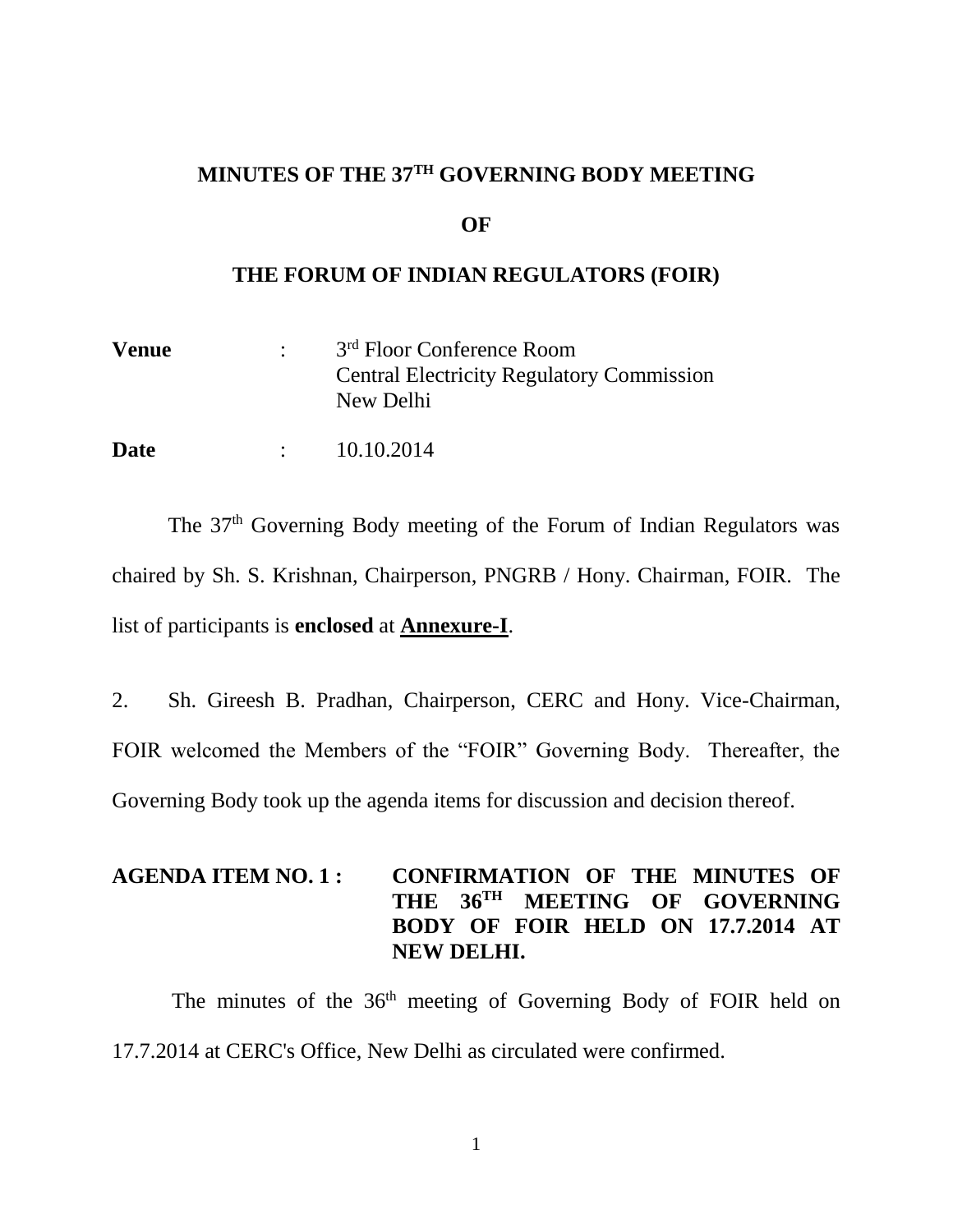## **AGENDA ITEM NO. 2 : ESTABLISHMENT OF REGULATORY RESEARCH INSTITUTE (RRI).**

A presentation was made by Shri Sushanta K. Chatterjee, Joint Chief (RA), CERC, on the progress made in respect of the options available for housing the Regulatory Research Institute at CBIP Campus & CERC Campus, besides the funding requirement for carrying out the activities of RRI initially for two years on pilot basis.

The Governing Body, after considering the funding requirement vis-à-vis the budget estimates as projected decided as under :-

- In order to make RRI a sustainable proposition, it would be desirable that the funding requirement is met primarily from the resources generated by way of subscription fee of Members.
- With due regard to the budgetary provisions of FOIR and support required for setting up of RRI, the annual subscription fee be increased from the present ` 2.50 Lacs. p.a. to ` 4.00 Lacs. p.a. and for regulatory bodies of NE States, fee be increased from the present ` 1.00 Lac. p.a. to ` 2.00 Lacs. p.a.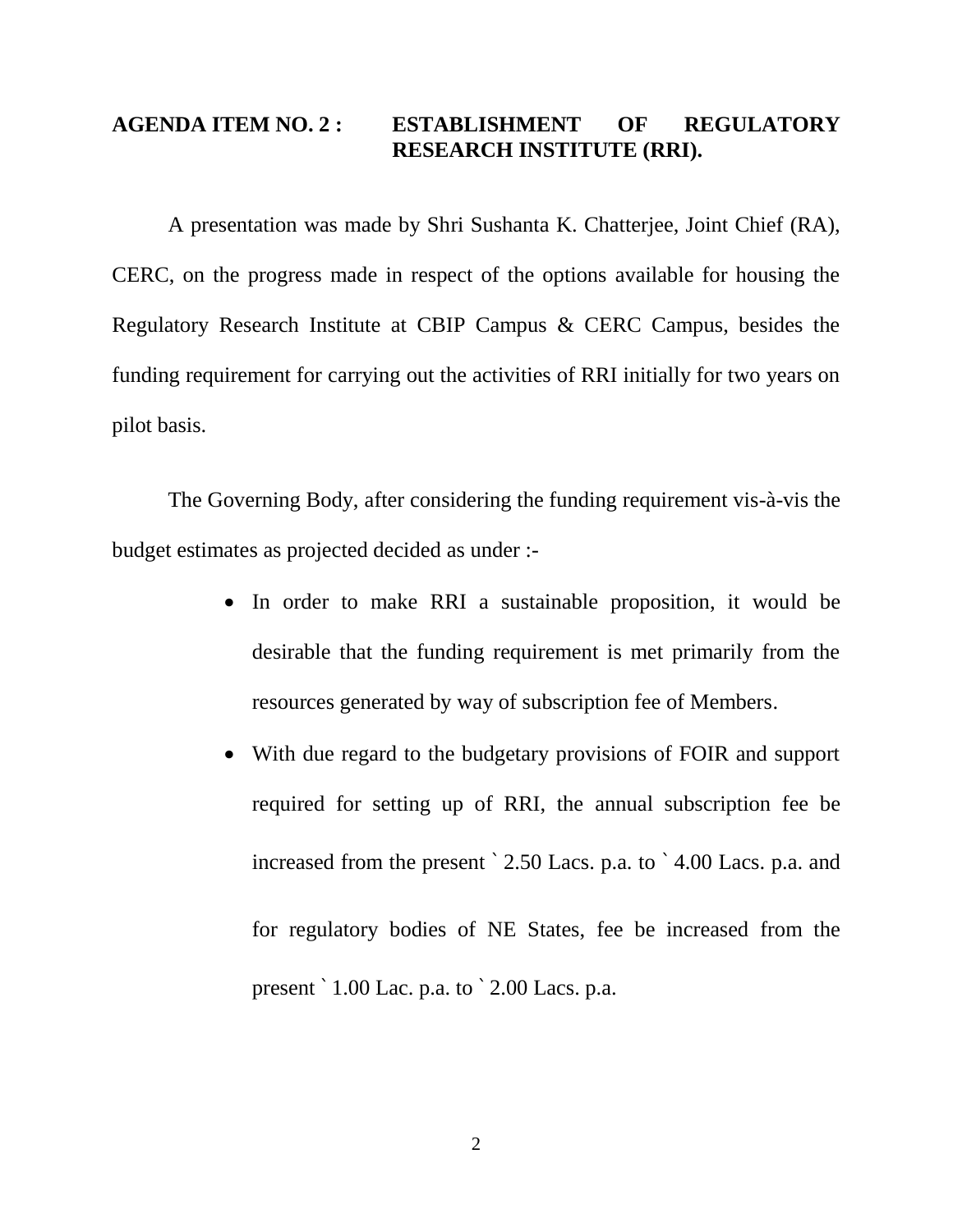- Remaining funding requirement in respect of RRI may be met out of available funds under "Research, Training & Information" & "Reserves & Surplus" of FOIR, in that order of preference.
- Pending final approval of the above proposal in the meeting of the Annual General Body, the FOIR Secretariat may initiate the preliminary process relating to establishment of RRI.

### **AGENDA ITEM NO. 3 : MODIFICATION OF RULES AND REGULATIONS OF FOIR**

The Governing Body decided to defer the matter for discussion in a subsequent meeting.

## **AGENDA ITEM NO. 4 : RESTRUCTURING OF GOVERNING BODY OF FOIR**

After discussion, the Governing Body decided the broad contours of restructuring of Governing Body on the following lines :-

- The GB should have a maximum of 12 Members, out of which six Members will be from the Electricity Sector and six from the sectors other than electricity sector:
	- o Hony. Chairman (1)
	- o Hony. Vice-Chairman (1)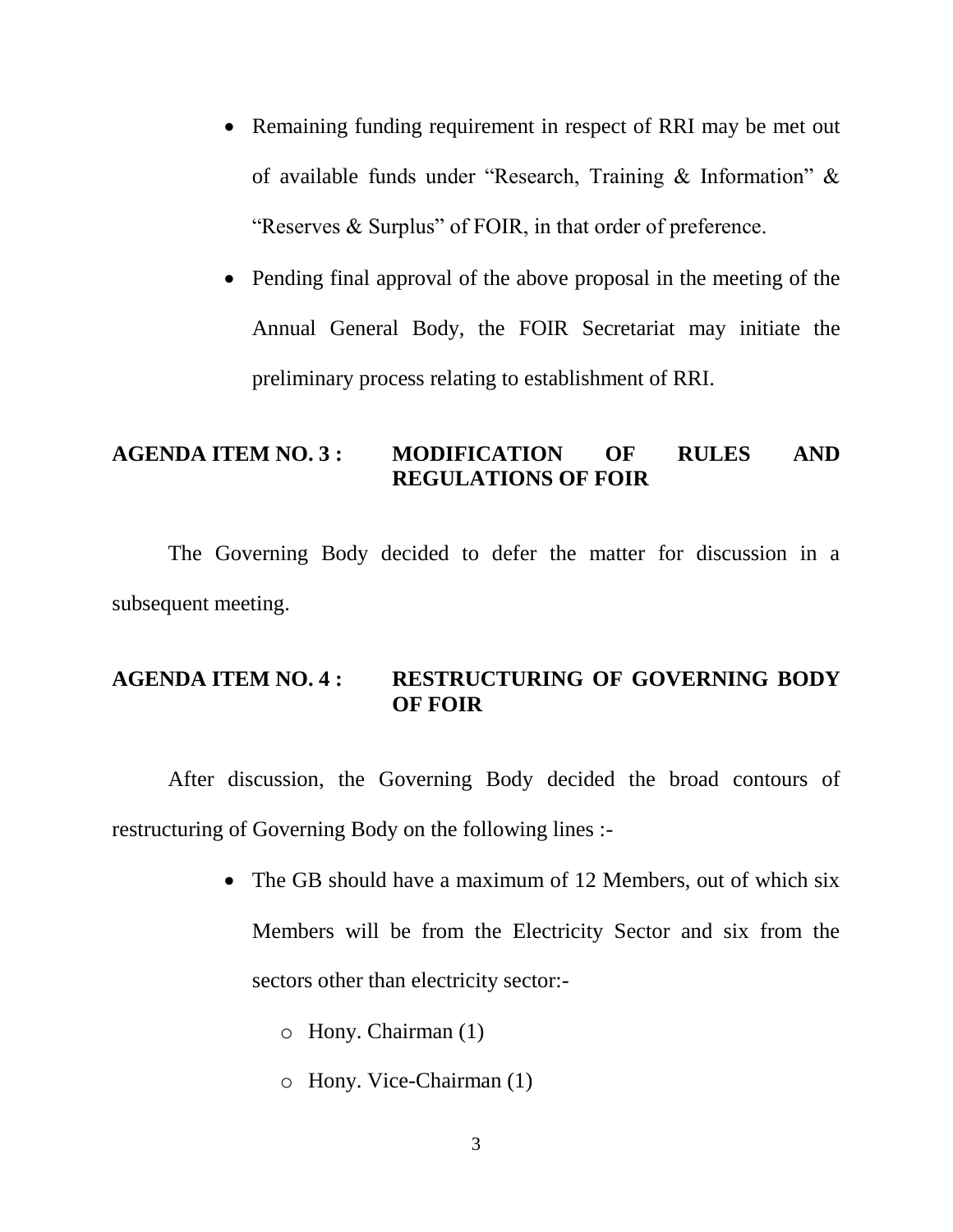- $\circ$  Hony. Members (10), including Hony. Secretary (1) & Hony. Treasurer (1)
- **Hony. Chairman**: One position of Hony. Chairman, which is to be held in rotation by the senior most Chairperson of a Central Regulatory Body / Authority.
- **Hony. Vice Chairman**: One position of Hony. Vice-Chairman, which is to be held by the Chairperson, CERC. In the event of his/her elevation as Hony. Chairman, FOIR, and till he/she holds that position, the Senior-most Chairperson of a Central level Regulatory Commission / Authority shall hold the position of Hony. Vice-Chairman, FOIR.

### **Hony. Members**:

- o Five Members from non-electricity sectoral Regulatory Bodies / Authorities on rotation basis.
- o Three Members from electricity sector Regulatory Bodies on rotation basis.
- o The position of Hony. Secretary (1) shall be held by the senior most Member of CERC.
- o The position of Hony. Treasurer (1) shall be held by the next senior-most Members of CERC.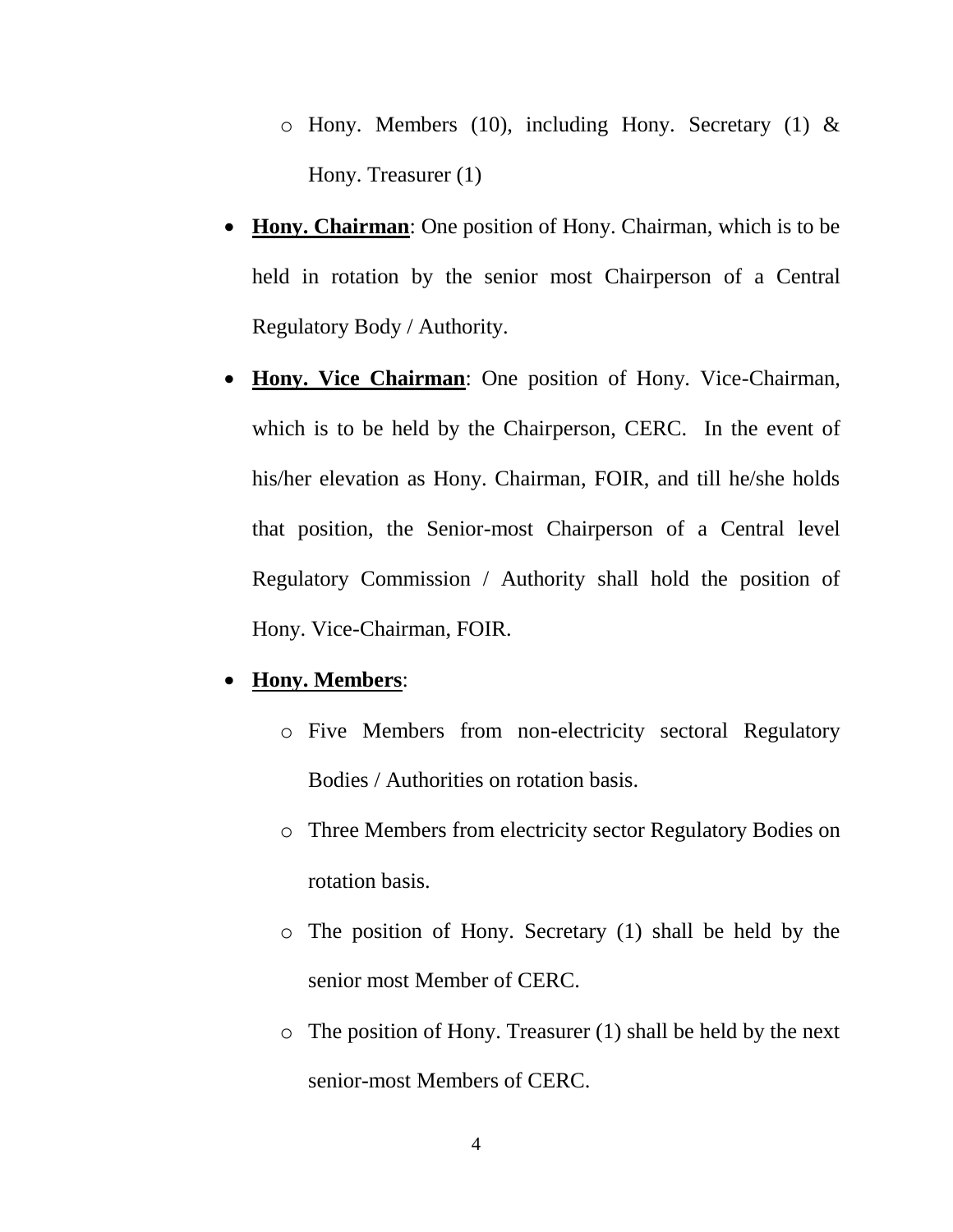- Positions of Hony. Chairman and Hony. Vice-Chairman, shall be held by the incumbents as long as they continue to hold their regular positions in their respective Regulatory Commissions / Authorities / Bodies.
- The Hony. Members shall be on the rolls of GB for a minimum period of two years. Upon completion of a tenure of two years, the positions shall be replaced by fresh nominations. However, in case of the Members who demit their positions in their respective Regulatory Commissions / Authorities / Bodies, prior to completion of their tenure, fresh nomination may take place.

#### **AGENDA ITEM NO. 5 : EXPANSION OF MEMBERSHIP BASE OF FOIR**

The GB noted the progress in this regard and directed the Secretariat to continue their efforts to reach out to other Regulatory Bodies / Commissions / Authorities for membership.

#### **AGENDA ITEM NO. 6 : STATUS OF MEMBERSHIP OF ASCI & TERI**

The Governing Body considered the request from TERI seeking exemption from payment of Membership fee and decided that all such Members who had not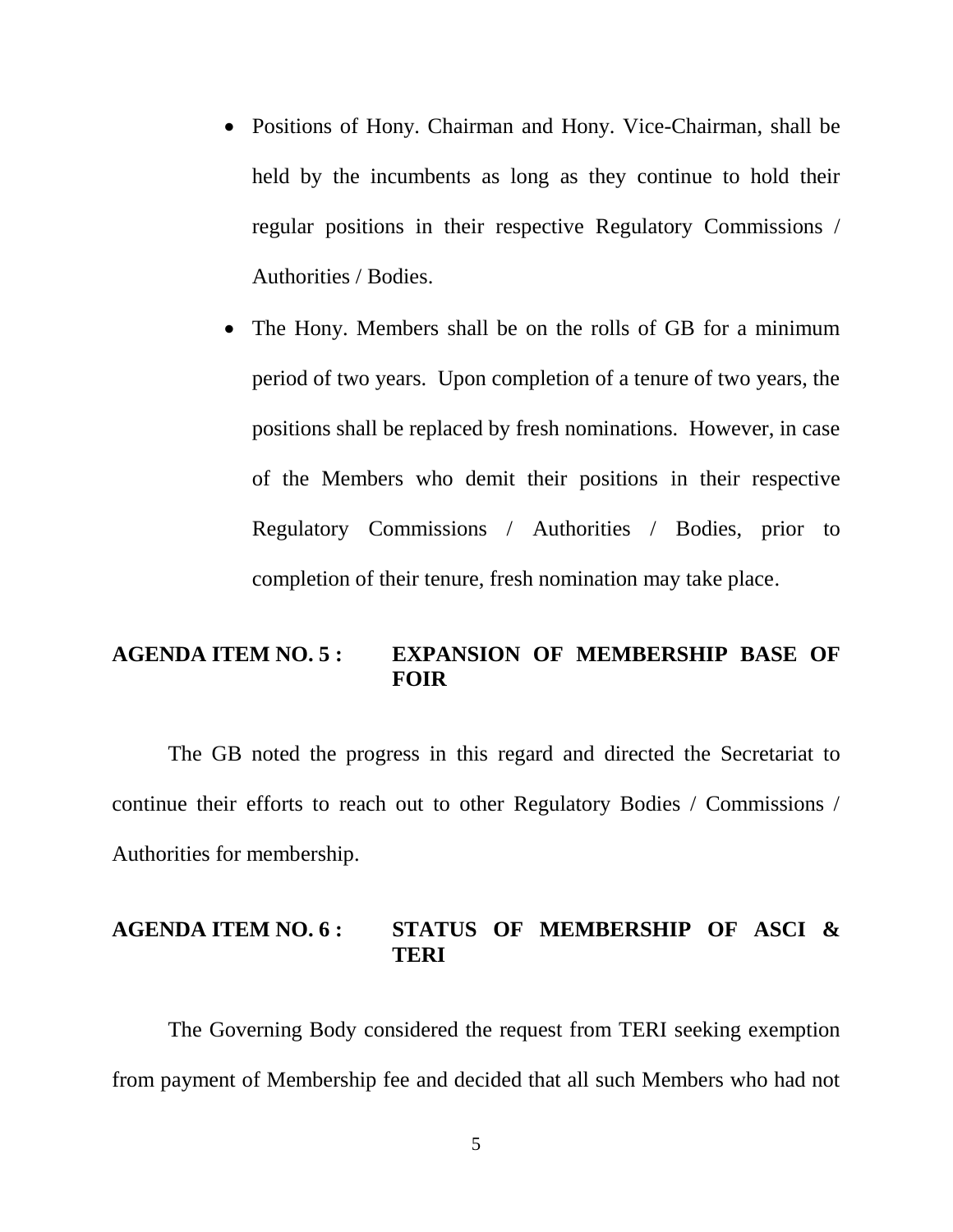paid their Membership fee be once again requested for payment of fee within three months, failing which their Membership would be processed for cancellation. FOIR Secretariat may send suitable communication to ASCI & TERI on the above lines.

## **AGENDA ITEM NO. 7 : ANY OTHER ITEM WITH THE PERMISSION OF THE CHAIR**

The Governing Body decided that a Special Meeting of the General Body may be held back to back with the FOIR Workshop on 11.12.2014 at Kochi. The Secretariat may take necessary steps to convene the meeting.

The meeting ended with a vote of thanks to the Chair.